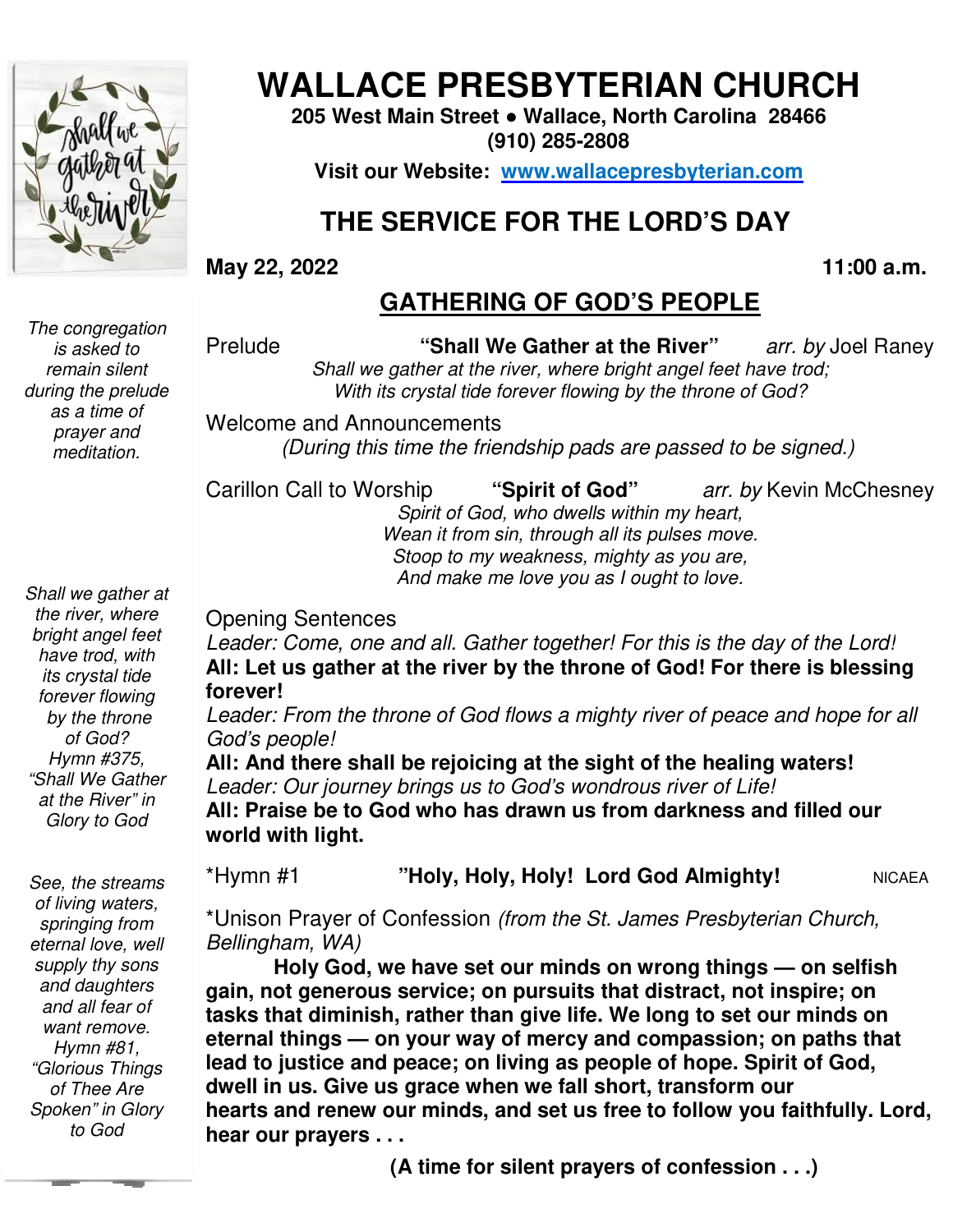Í  *fails from age Who can faint while such a river ever flows, their thirst to assuage? Grace, so like the Lord the giver, never to age. Hymn #81, "Glorious Things of Thee Are Spoken" in Glory to God* 

 *not wither nor* 

*their fruit fail, but they will bear fresh fruit every month, because the water for them flows from the sanctuary. Their fruit will be for food and their leaves for healing. Ezekiel 47:12* 

*On the banks, on both sides of the river, there will grow all kinds of trees for food. Their leaves will* 

\*Responsive Assurance of Pardon *Leader: The Lord comes, and blessing is in his right hand. Jesus comes as Lord, and Jesus comes as Savior. Believe the Good News of the Gospel.* **All: In Jesus Christ, we are forgiven, thanks be to God! Alleluia, Amen!** 

Gloria Patri **Glory Be to the Father Glory be to the Father, and to the Son, and to the Holy Ghost; as it was in the beginning, is now, and ever shall be, world without end. Amen, amen.** 

### **PROCLAIMING GOD'S WORD**

Children's Sermon

Prayer for Illumination

 **Guide us, O God, by your Word, and Holy Spirit, that in your light we may God, source of all light, by your Word you give light to the soul. see light, in your truth find freedom, and in your will discover peace; through Christ our Lord. Amen.** 

| <b>Old Testament Lesson</b> | Psalm 46:1-11        | Elder Greg Maready |
|-----------------------------|----------------------|--------------------|
| New Testament Lesson        | Revelation 21:1-22:5 |                    |
|                             |                      |                    |

Sermon **"Shall We Gather at the River?"** Dr. Philip K. Gladden

A Time for Silent Reflection



Pastoral Prayer with The Lord's Prayer

 **Thy will be done, on earth as it is in heaven. Give us this day our daily Our Father who art in heaven, hallowed be Thy name. Thy kingdom come, bread; and forgive us our debts, as we forgive our debtors; and lead us not into temptation, but deliver us from evil. For Thine is the kingdom and the power and the glory, forever. Amen.** 



## **GIVING THANKS TO GOD**

Presentation of Tithes and Offerings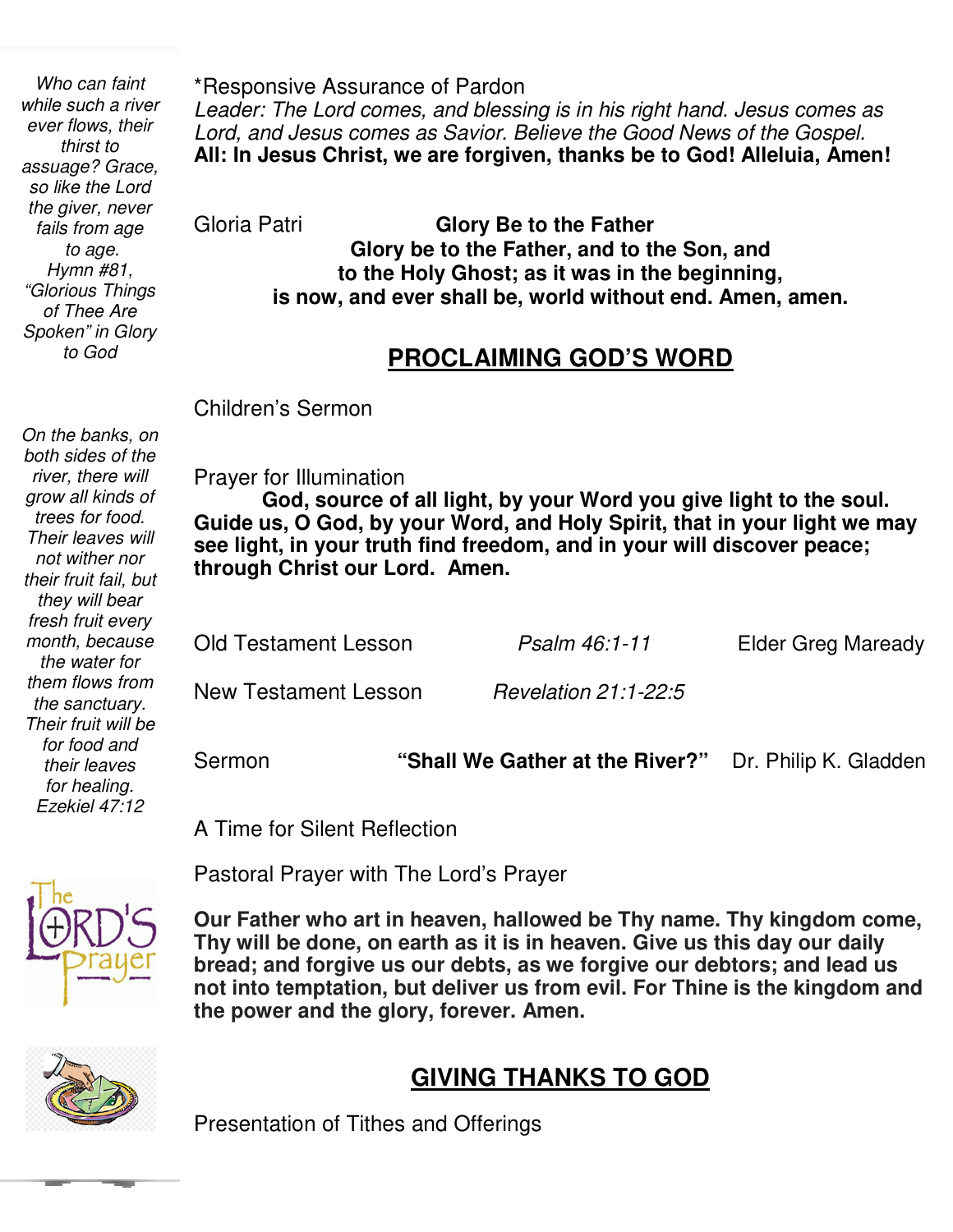### **Ron Mallory**

**Offertory** 

 *their golden Holy, holy, holy! all the saints adore thee, casting down crowns around the glassy sea. Hymn #1, "Holy, Holy, Holy! Lord God Almighty!" in Glory to God* 

*IIy!* Offertory **1998**<br> **Ritmico**" **Ritmico**" Ron Mallor<br>
Rhythmic Rejoicing<br>
Phythmic Rejoicing<br>
Phythmic Rejoicing<br>
Phythmic Rejoicing Rhythmic Rejoicing

\*Doxology and Prayer of Dedication Dedication *Praise God from whom all blessings flow; Praise Him all creatures here below; Praise Him above ye heavenly host;*  Praise Him all creatures here below;<br>Praise Him above ye heavenly host;<br>Praise Father, Son, and Holy Ghost. Amen.



\*The Affirmation of Faith: The Apostles' Creed'

**I believe in God the Father Almighty, Maker of heaven and earth.**

**And in Jesus Christ his only Son our Lord; who was conceived by the Holy Ghost, born of the Virgin Mary, suffered under Pontius Pilate, was crucified, dead, and buried; he descended into hell;** Maker of heaven and earth.<br>And in Jesus Christ his only Son our Lord;<br>who was conceived by the Holy Ghost,<br>born of the Virgin Mary,<br>suffered under Pontius Pilate,<br>was crucified, dead, and buried;<br>he descended into hell;<br>th **he ascended into heaven, and sitteth on the right hand of God the Father Almighty; from thence he shall come to judge the quick and the dead.**

*Yes, we'll gather at the river, the beautiful, the beautiful river; gather with the saints at the river that flows by the throne of God. Hymn #375, "Shall We Gather at the River" in Glory to God*

\*Postlude

| he ascended into heaven,                                                                                                                                                           | and sitteth on the right hand of God the Father Almighty;<br>from thence he shall come to judge the quick and the dead. |              |
|------------------------------------------------------------------------------------------------------------------------------------------------------------------------------------|-------------------------------------------------------------------------------------------------------------------------|--------------|
| I believe in the Holy Ghost;<br>the holy catholic Church;<br>the communion of saints;<br>the forgiveness of sins;<br>the resurrection of the body; and the life everlasting. Amen. |                                                                                                                         |              |
| *Hymn #375                                                                                                                                                                         | "Shall We Gather at the River"                                                                                          | HANSON PLACE |
| *Benediction                                                                                                                                                                       |                                                                                                                         |              |
|                                                                                                                                                                                    |                                                                                                                         |              |

\**All who are able may stand.*